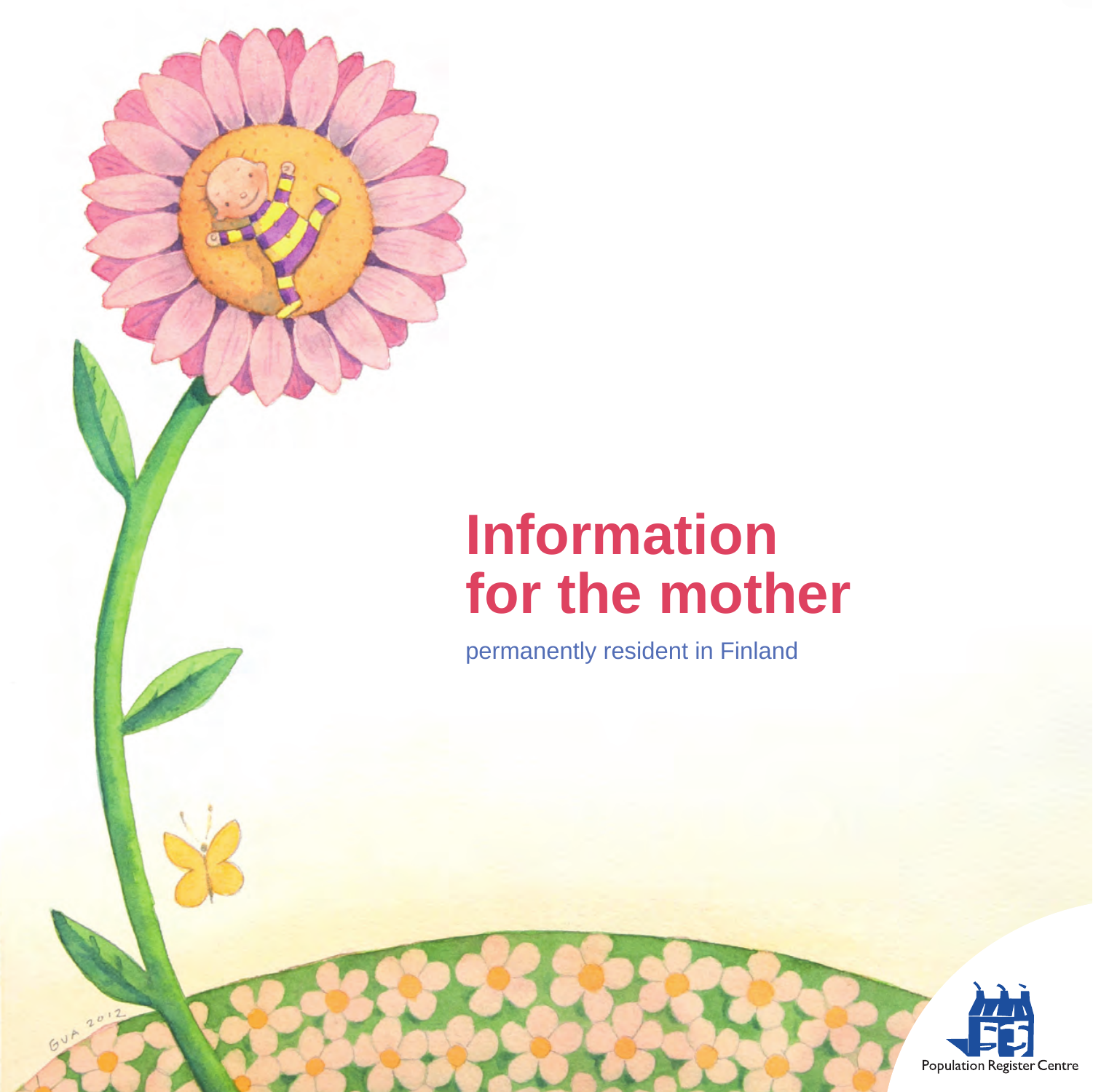**Our warmest congratulations upon the birth of your child!**

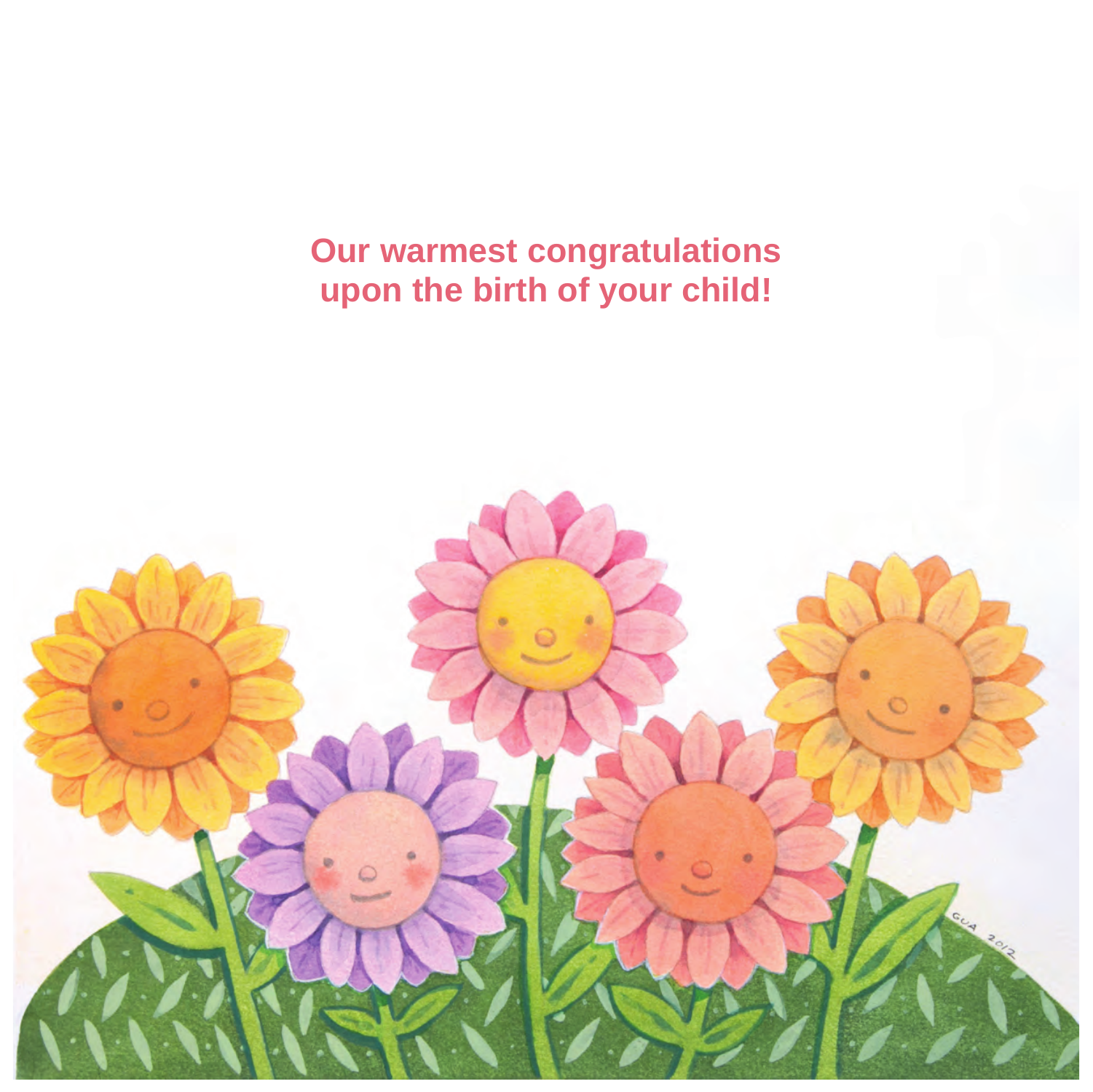

### **The maternity hospital informs the registration authorities of the birth of a child**

The basic information of a child born in Finland is registered in the population information system on the basis of a notification submitted by the health care authorities. The hospital will make the notification at the latest on the day after the birth, either electronically straight into the population information system or by submitting a form to the Local Register Office (maistraatti in Finnish) of the mother's municipality of residence. The authority will then register the information. If the mother's information has not been registered in the Finnish population information system, or if the mother has no municipality of residence in Finland, the information will be sent to the Local Register Office in the municipality where the child was born.

### **What information is registered about a child?**

The child will receive a personal identity number when the birth information is registered in the population information system. At the same time, information on both parents is recorded for the child provided that the parents are married to each other at the time of the birth of the child. In other cases, only the information of the mother is recorded for the child at this point. The information on the father will be recorded later on after paternity has been confirmed (additional information on the confirmation of paternity is available from the child welfare supervisor). The mother's municipality of residence and the address of her place of residence are recorded for the child.

The Suomi.fi Web Service contains extensive information and services for families with children. The section "Having children" includes information on related services and service channels.

## **The basic information on the child will be sent to the parents' address**

A form containing the basic information on the child (including his/her personal identity number) will be sent to the parents approximately two weeks after the child's birth. It is advisable to check that the information on the form is correct. The form is accompanied by instructions on how additional information on the child (names and mother tongue) should be notified to the population information system. The instructions also describe how to enter the child as a member of an Evangelical-Lutheran or Greek Orthodox congregation, or another religious community.

Additional information on matters concerning the registration of a child can be obtained from your Local Register Office, or Evangelical-Lutheran or Greek Orthodox congregation.